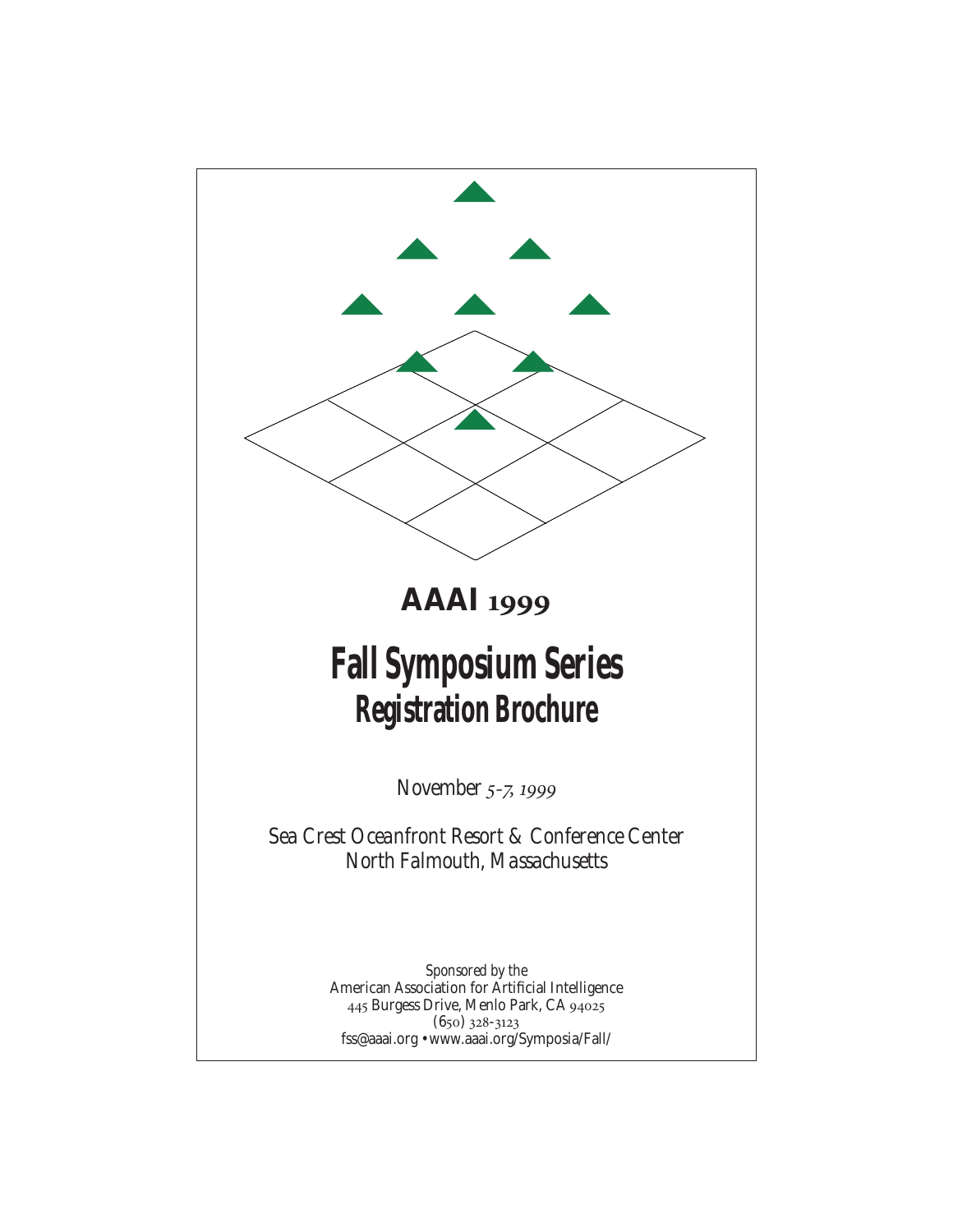AAAI presents the 1999 Fall Symposium Series to be held Friday through Sunday, November  $5-7$ , 1999 at the Sea Crest Oceanfront Resort & Conference Center. The topics of the five symposia in the 1999 Fall Symposium Series are:

- Modal and Temporal Logics Based Planning for Open Networked Multimedia Systems
- Narrative Intelligence
- Psychological Models of Communication in Collaborative Systems
- Question Answering Systems
- Using Layout for the Generation, Understanding or Retrieval of Documents

The highlights of each symposium will be presented at a special plenary session. Working notes will be prepared and distributed to participants in each symposium, but will not otherwise be available unless published as an AAAI Technical Report or edited collection.

Each symposium will have limited attendance. Participants will be expected to attend a single symposium throughout the symposium series. In addition to participants selected by the program committee of the symposia, a limited number of other interested parties will be allowed to register in each symposium on a first-come, first-served basis. To register, please fill out the registration form, and send it along with payment to:

■ 1999 Fall Symposium Series AAAI 445 Burgess Drive Menlo Park, CA Telephone: 650-328-3123\* Fax: 650-321-4457\* E-mail: fss@aaai.org\*

*\*Credit card orders only, please.* Please note that there are security issues involved with the transmittal of credit card information over the internet. AAAI will not be held liable for any misuse of your credit card information during its transmittal to AAAI.

This document is also available at http://www.aaai.org/Symposia/Fall/  $99/$ .

### **Tentative Program Schedule**

*(subject to change)*

#### **Friday, November**

9:00 AM – 5:30 PM: Symposia sessions  $6:$  PM –  $7:$  PM: Reception

#### **Saturday, November**

9:00 AM – 5:30 PM: Symposia sessions 6:00 PM - 7:00 PM: Plenary session

#### **Sunday, November**

 $9:00$  AM – 12:30 PM: Symposia sessions Registration will be located in the lobby of the Conference Center.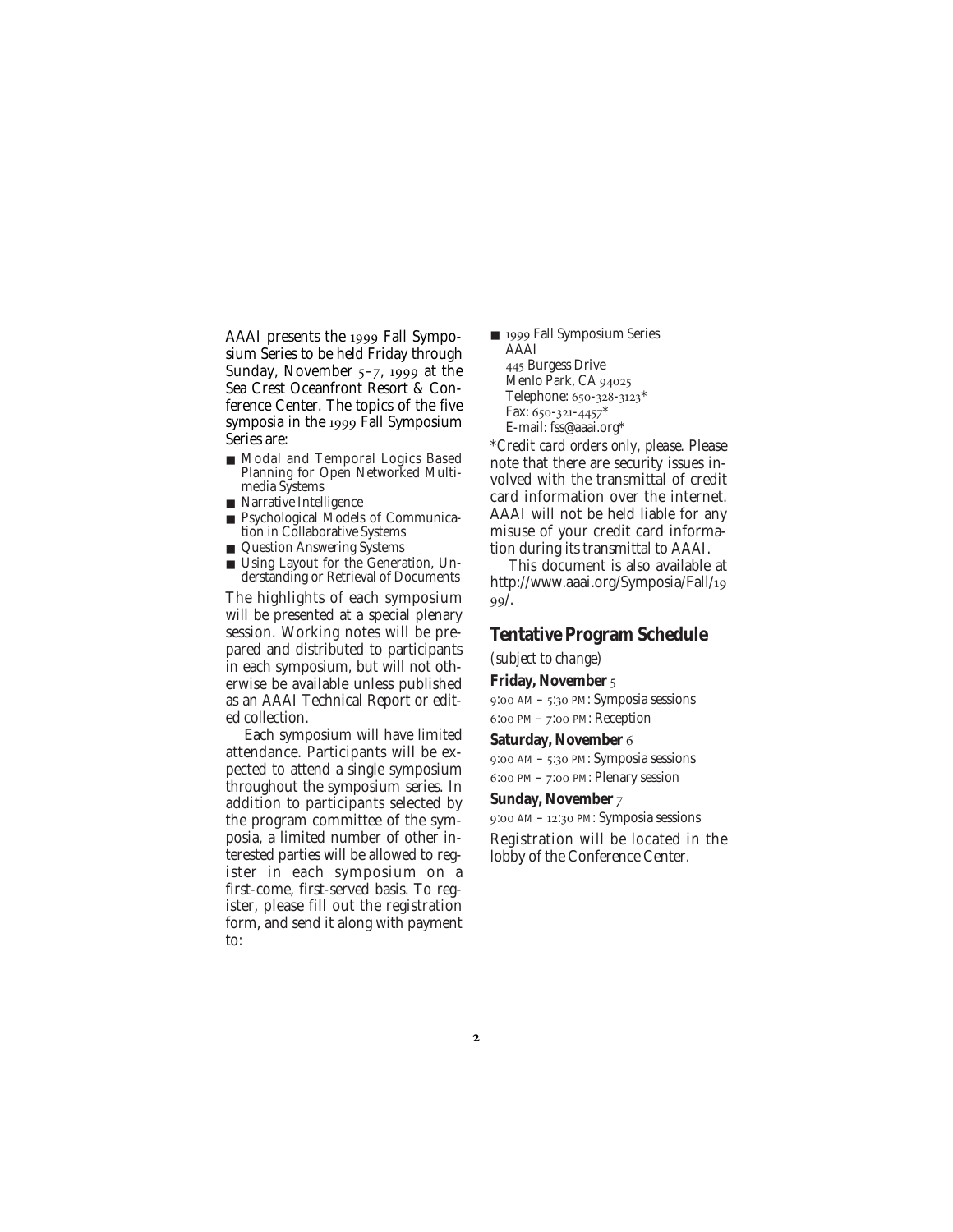# **Modal and Temporal Logics Based Planning for Open Networked Multimedia Systems**

Intelligent and interactive multi-<br>media applications present new<br>challenges to distributed systems.<br>There's a need for adaptive communtelligent and interactive multimedia applications present new challenges to distributed systems. nication structures with dynamic provision of quality of services and management; a need for an information model of design centered around user needs and participation, with a deeper conception of interaction; and a need to tailor systems to existing practice, to support temporal adaptation and evolution, to accommodate differences in individual styles, organizational roles, and work processes. To meet these challenges, interactive multimedia systems should possess and utilize knowledge about the application domain, user requirements tasks, the context of interaction, the content of stored information, communication and performance parameters. The design of interactive multimedia applications must move away from a view of fixed "black-box" systems, which could be objectively studied and assessed, towards a new view of reflective "systems-in-use," which acknowledges the influence of these elements.

Modal and temporal logics are suitable as the basis of reflective architectures for knowledge-based, multi-agent systems. In AI, they are used to reason about time, action, and adaptive change in systems with components that contain different and dynamic knowledge theories. In classical computer science, they are used for the programming and verification of computer programs, especially those concerned with imperative and reactive behavior. In this symposium we are interested in both approaches, aiming to support reflective, reactive, adaptive, distributed, multimedia systems and future generation of intelligent networks.

The primary objective of the symposium is to provide a forum for researchers involved in the application of modal/temporal topics to adaptive/ reactive systems and in the design and development of networked multimedia systems and to identify common ground, relevant experiences, applications, open problems and possible future developments and standardization.

For further information see http://www.cs.toronto.edu/DCS/ events.html.

#### **Organizing Committee**

Fawzi Daoud, University of Toronto (Chair); Elisabeth Andre, DFKI GmbH; Lynne Blair, Lancaster University; Glenn Bruns, Bell Labs; Enrico Franconi, University of Manchester; Henry Kautz, AT&T Labs; Luciano Serafini, IRST; Hideaki Takeda, NAIST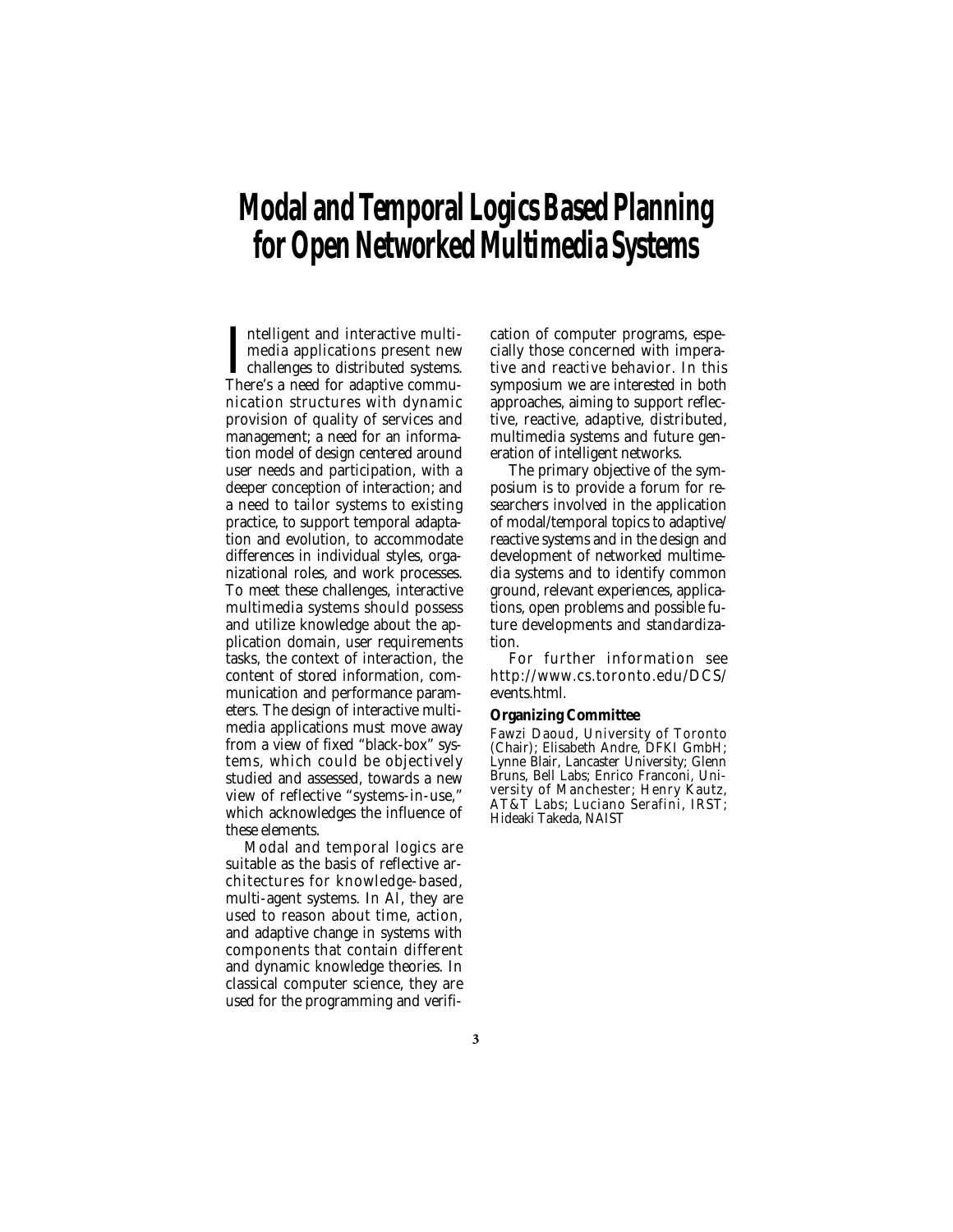# **Narrative Intelligence**

While narrative has long been popularity. Researchers in various a theme in AI, it has recently experienced a surge of subfields, including story generation and understanding, agent architecture, and interface agents, have taken independent forays into narrative, finding it a fruitful way to rethink some basic issues in AI. Strands of work in narrative intelligence (NI) include the following:

*Models of human narrative cognition:* Since narrative is an important part of the way humans understand the world and each other, some researchers are looking at ways in which artificial agents can have similar narrative capabilities.

*Architectures for generating narratively understandable behavior:* Some researchers are building story-telling systems, interactive fiction architectures, and autonomous agents and interface agents, which can generate narratively structured behavior.

*Meta-studies of narrative as part of AI research:* AI researchers, being human, themselves use narrative to understand their own work. An understanding of this narrative process can improve the quality and social applicability of AI technology.

Researchers in NI have drawn from many research traditions, including art, literary theory, (narrative) psychology, and cultural studies. The goal for this symposium is to bring researchers from these disparate perspectives together to talk about what we have learned about narrative and its potential for AI.

Within AI, this symposium includes work in areas such as story understanding, story generation, interactive drama, narrative structure in interface design, narrative structure in the design of autonomous agents, believable agents (insofar as they participate in narrative structure), and interactive story-telling. In addition, because NI researchers have drawn deep inspiration from concepts of narrative from other disciplines, we will broaden and solidify our understanding of narrative by including several participants from other research traditions, including narrative theory, art, and cultural studies.

More information about this symposium can be found at http://www. cs.cmu.edu/~michaelm/narrative.html

#### **Organizing Committee**

Michael Mateas (Cochair), Carnegie Mellon University Department of Computer Science; Phoebe Sengers (Cochair), Center for Art and Media Technology (ZKM) and German National Research Center for Information Technology (GMD); Kerstin Dautenhahn, University of Reading Department of Cybernetics; Clark Elliott, DePaul University Institute for Applied Artificial Intelligence; James Lester, North Carolina State University Department of Computer Science; Chrystopher Nehaniv, University of Hertfordshire Interactive Systems Engineering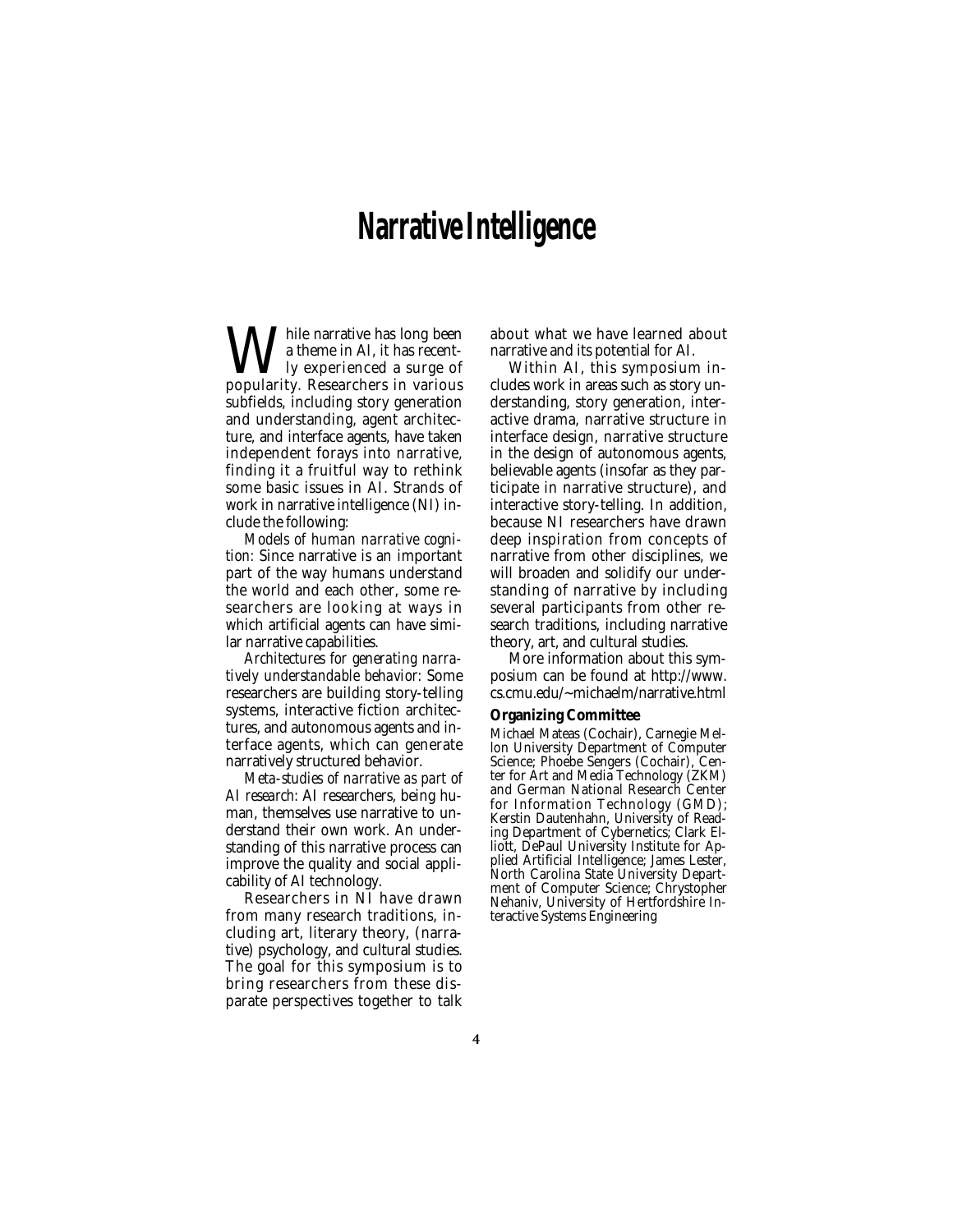# **Psychological Models of Communication in Collaborative Systems**

 $\displaystyle\prod_{\text{embody}}$  collaborative systems<br>itions about collaboration Alternaembody ideas drawn piecemeal from researchers<sup>*f*</sup> intuitions about collaboration. Alternatively, collaborative systems may benefit from a more theoretical approach informed by the psychology of communication. Psychological theories and principles (e.g., those of Herbert Clark and colleagues) address many of the same issues that are crucial to the functioning of collaborative systems and agents. Some systems and agents have been designed taking such psychological principles explicitly into account, often adapting and extending the principles. Other systems designed without an explicit psychological theory in mind nevertheless have psychological claims implicit in their function and design choices.

This interdisciplinary symposium will focus on the use and applicability of psychological models of communication in computer systems that function either as a collaborative partner with a human user or as a mediator between collaborating people. A primary thread of the symposium will be to investigate the extent to which specific psychological theories yield useful models for dialogs "with and through computers." Such models may provide architectures for integrating the actions of two or more agents into a coherent whole, methods for interpreting or generating interactive behavior, and theoretical frameworks for coding, understanding, predicting, or evaluating dialogs.

For more details, see http://www. inria.fr/acacia/PM (Europe) or or http://www.cs.umd.edu/~traum/PM/  $(U\bar{S}A)$ .

#### **Organizing Committee**

Susan E. Brennan (Cochair), SUNY Stony Brook; Alain Giboin (Cochair), INRIA; David Traum (Cochair), University of Maryland; Johanna Moore, University of Edinburgh; David G. Novick, EURISCO; Michael F. Schober, New School for Social Research; Steve Whittaker, AT&T.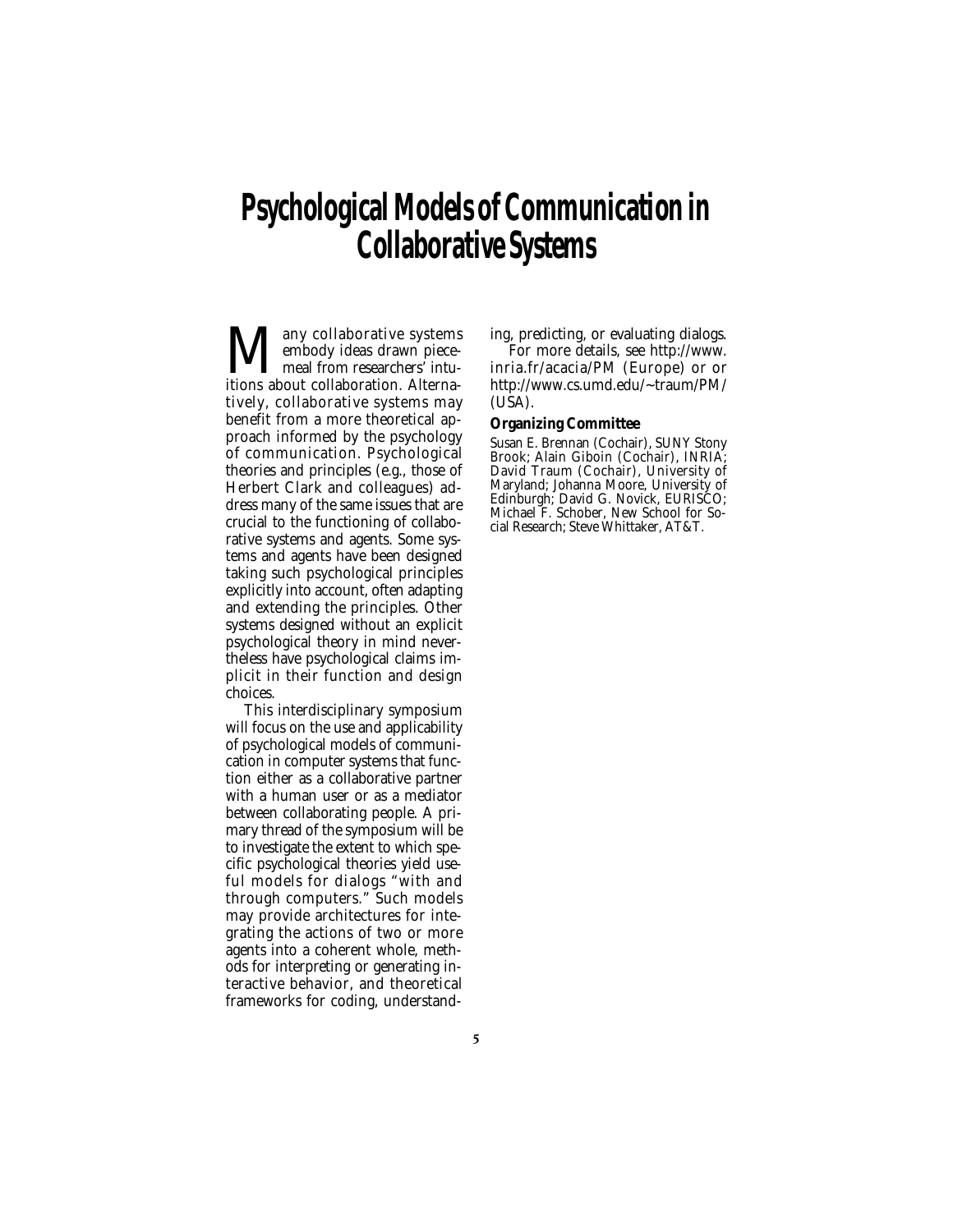# **Question Answering Systems**

S<sub>nara</sub> ince the days of the "Turing Test," "question answering" (QA) has been a powerful paradigm in AI. Even though AI has diversified much beyond the notion of intelligent behavior proposed in the Turing test, QA remains a fundamental capability needed by a large class of systems. In addition, it is a powerful methodological tool to structure a task and specify its scope using a question grammar. The QA paradigm extends beyond AI systems to query processing in database systems, and many analytical tasks that involve gathering, correlating, and analyzing information can naturally be formulated as QA problems. In addition, with the recent explosion of information available on the worldwide web, QA is a compelling framework for finding information that closely matches user needs.

The symposium is aimed at bringing together diverse techniques from AI (more specifically, knowledge representation and reasoning) and database systems (more specifically, query processing) that can be used to build QA systems. The specific topics covered will include knowledge bases and ontologies for question answering systems, inference and query processing techniques, and performance evaluation methodologies.

The symposium will feature invited talks by George Miller (Princeton University) and Bill Woods (Sun Labs). Additional invited talks are being planned. Evaluation of question answering systems will be a strong focus at the symposium. The symposium will feature a panel discussion on evaluating the semantic complexity of a question answering task. In addition, there will be presentations on recent government and industry sponsored evaluations such as TREC (Text Retrieval Conference), ATIS (Air Travel Information System), TIPSTER, HPKB (High Performance Knowledge Bases), and database benchmarking.

For the latest information on the symposium technical program, please see http://www.ai.sri.com/qa.html.

#### **Organizing Committee**

Vinay K. Chaudhri (Cochair), SRI International; Richard Fikes (Cochair), Stanford University; Paul Cohen, University of Massachusetts at Amherst; Michael Franklin, University of Maryland at College Park; Boris Katz, Massachusetts Institute of Technology; Bart Selman, Cornell **University**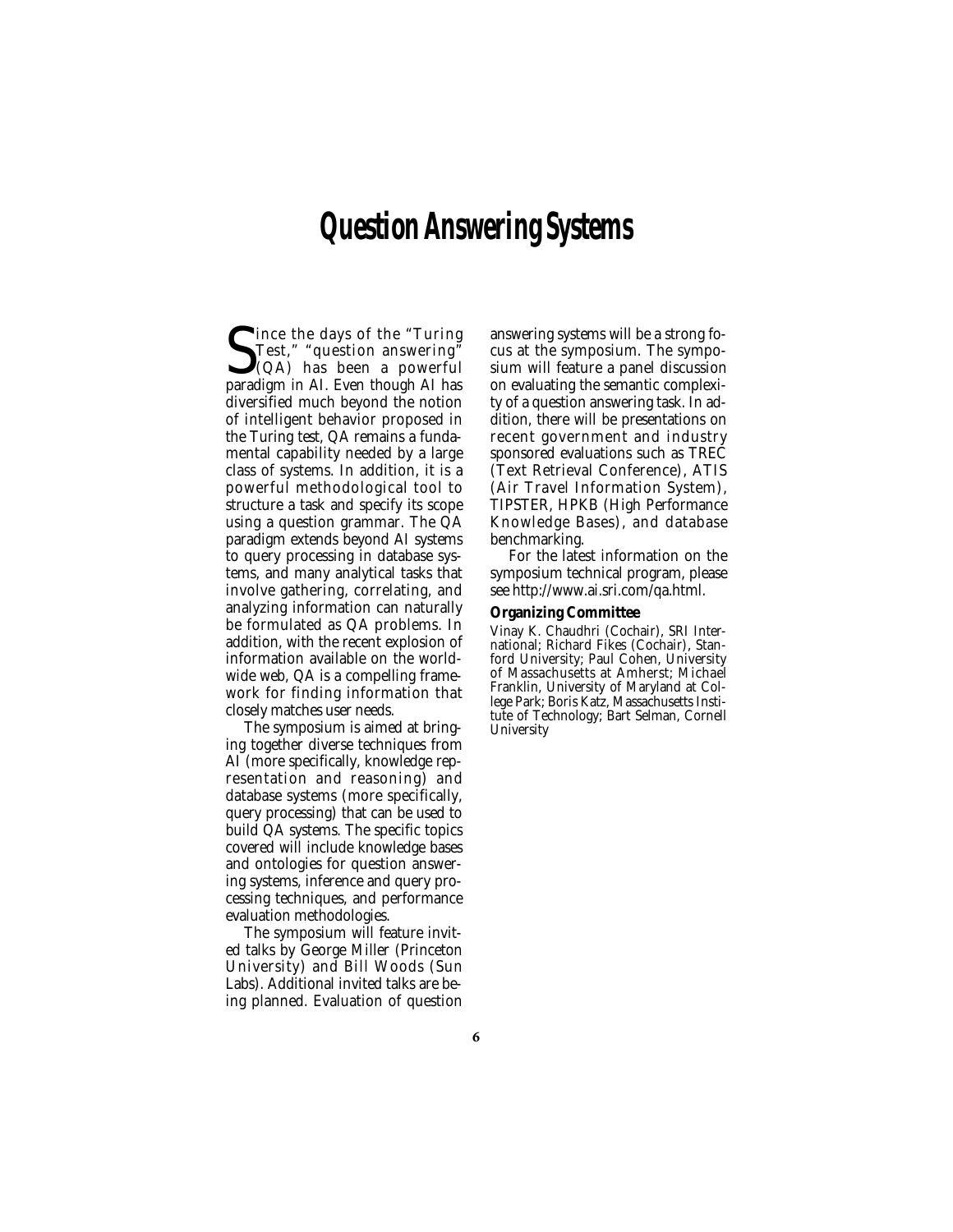# **Using Layout for the Generation, Understanding or Retrieval of Documents**

This symposium will bring to-<br>gether academic researchers ex-<br>ploring computational treat-<br>ments of lavout as a feature of text gether academic researchers exploring computational treatments of layout as a feature of text, and practitioners of information design where layout plays a major role. The participants reflect a range of areas within linguistics and computer science in which layout can be studied and used.

The symposium will have four main sessions centered on the key themes of the workshop. The opening session will explore the general significance of layout in written language. The program includes contributions from people who are active in commercial document production as well as theoretical research. We will discuss practical issues of document design, the relationship between layout and genre, and research on the ways in which layout can influence text comprehension.

The focus then turns to the role of layout in natural language generation. Since layout and wording interact, it is desirable that a system, which automatically generates documents, should include layout specifications in its output. We will discuss specific interactions between graphical and linguistic features, and how these affect the architecture of the system and the nature of text planning.

The third session considers the converse problem of exploiting layout features during information extraction. Because layout often expresses semantic or rhetorical distinctions, a system that automatically extracts data from a document can be enhanced by taking account of graphical features, even perhaps superficial ones. We will discuss examples like table recognition, use of indenting, and the role of formatting in identifying key words.

In the fourth session we discuss systems that utilize rhetorical markup in order to perform automatic document formatting. We will focus in particular on the important empirical problem of discovering the relationship between rhetorical structure and layout in specific genres and domains.

A further session will consist of on-line demonstrations of state-ofthe-art computational systems performing tasks such as automatic formatting, generation of formatted texts and the retrieval of information from documents based on layout features. Poster presentations of workin-progress in new, emerging areas will also be included. At least half of the time of the symposium will be devoted to discussion.

For more information, see http://www.itri.brighton.ac.uk/events /aaai-cfp/AAAI-CFP.html.

#### **Organizing Committee**

John Carroll, University of Sussex; Robert Dale, Microsoft Research Institute; Winfried Graf, Kienbaum Management Consultants GmbH; Matthew Hurst, University of Edinburgh; Geoff Nunberg, Xerox PARC; Richard Power (Cochair), University of Brighton; Donia Scott (Cochair), University of Brighton; Karen Sparck Jones, Cambridge University.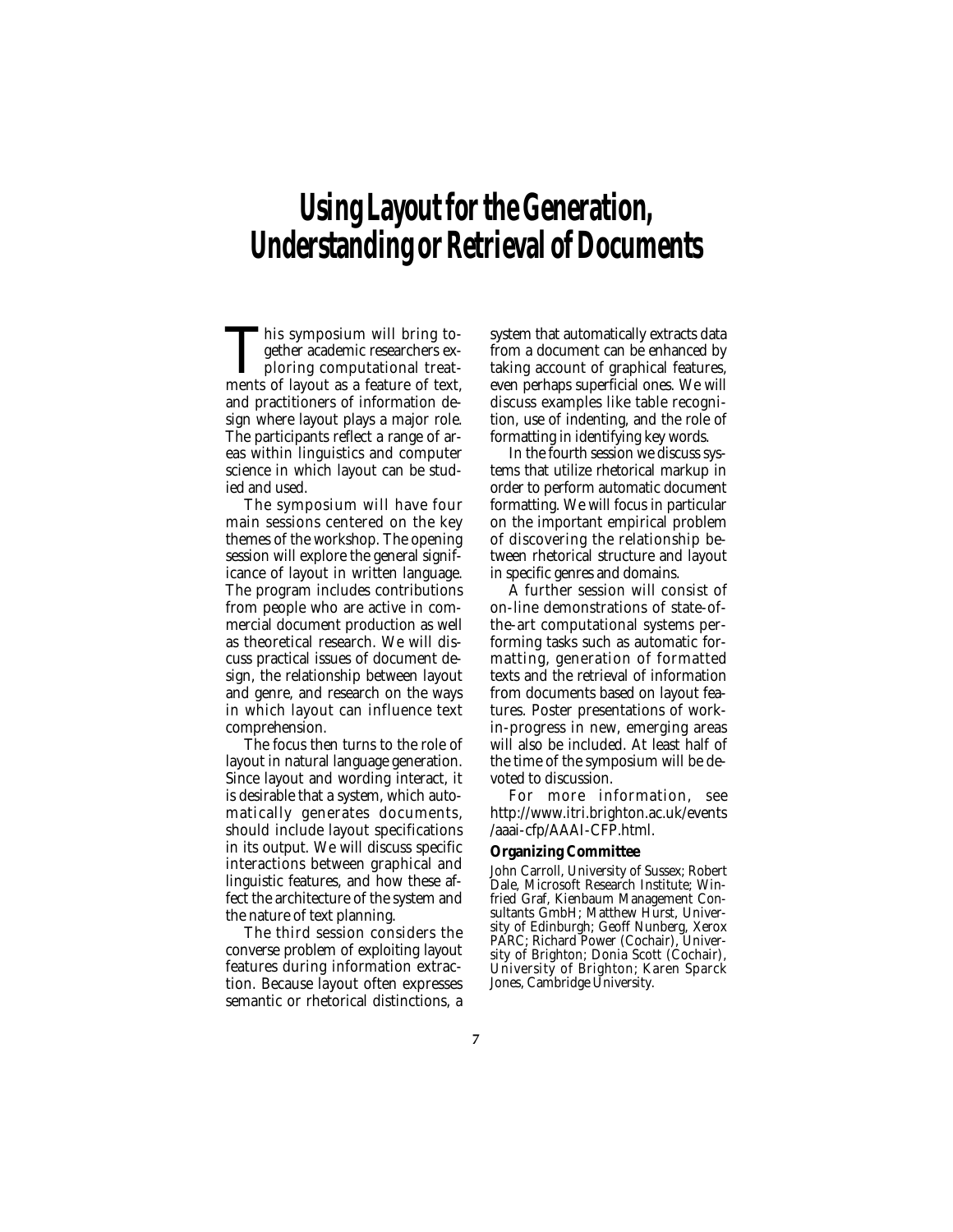# **Registration and General Information**

ALL ATTENDEES MUST PREREG-ISTER. Each symposium has a limited attendance, with priority given to invited attendees. All accepted authors, symposium participants, and other invited attendees must register by September 8, 1999. After that period, registration will be opened up to the general membership of AAAI and other interested parties. All registrations must be postmarked by September 22, 1999.

The conference registration fee includes admission to one symposium, one copy of the working notes for that symposium, a continental breakfast each morning, lunch Friday and Saturday, coffee breaks, and the opening reception.

Checks (drawn on US bank) or international money orders should be made out to AAAI. VISA, MasterCard and American Express are also accepted.

Please fill out the attached registration form and mail it with your fee to:

AAAI 1999 Fall Symposium Series 445 Burgess Drive

Menlo Park, CA 94025

If you are paying by credit card, you may email the form to fss@aaai.org or fax it to  $650-321-4457$ . Registration forms are also available on AAAI's web page: http://www.aaai.org/Symposia/Fall/fssregform.html (or fssregform.pdf).

*Please note:* All refund requests must be in writing and postmarked by October 5, 1999. No refunds will be granted after this date. A  $$25.00$  processing fee will be levied on all refunds granted.

When you arrive at the Sea Crest Resort, please pick up your complete registration packet at the registration area in the lobby of the Conference Center.

#### **Registration Hours**

Registration hours will be:

**Thursday, November**   $7:00 \text{ PM} - 8:30 \text{ PM}$ 

#### **Friday, November**

 $8:00$  AM –  $5:00$  PM

**Saturday, November**  8:00 AM - 5:00 PM

**Sunday, November**  8:00 AM - 12:00 PM

#### **Accommodations**

For your convenience, AAAI has reserved a block of rooms at Sea Crest. The rate is  $$79.00$  plus tax for a single or double room. Symposium attendees must contact Sea Crest directly. Please request the group rate for AAAI's Fall Symposium Series when reserving your room. The cut-off date for reservations is October 5, 1999. Reservations after this date will be accepted based on availability at the negotiated group rate. All reservations must be secured by one night's deposit per room, via credit card or check. If an individual reservation is cancelled eight days or more prior to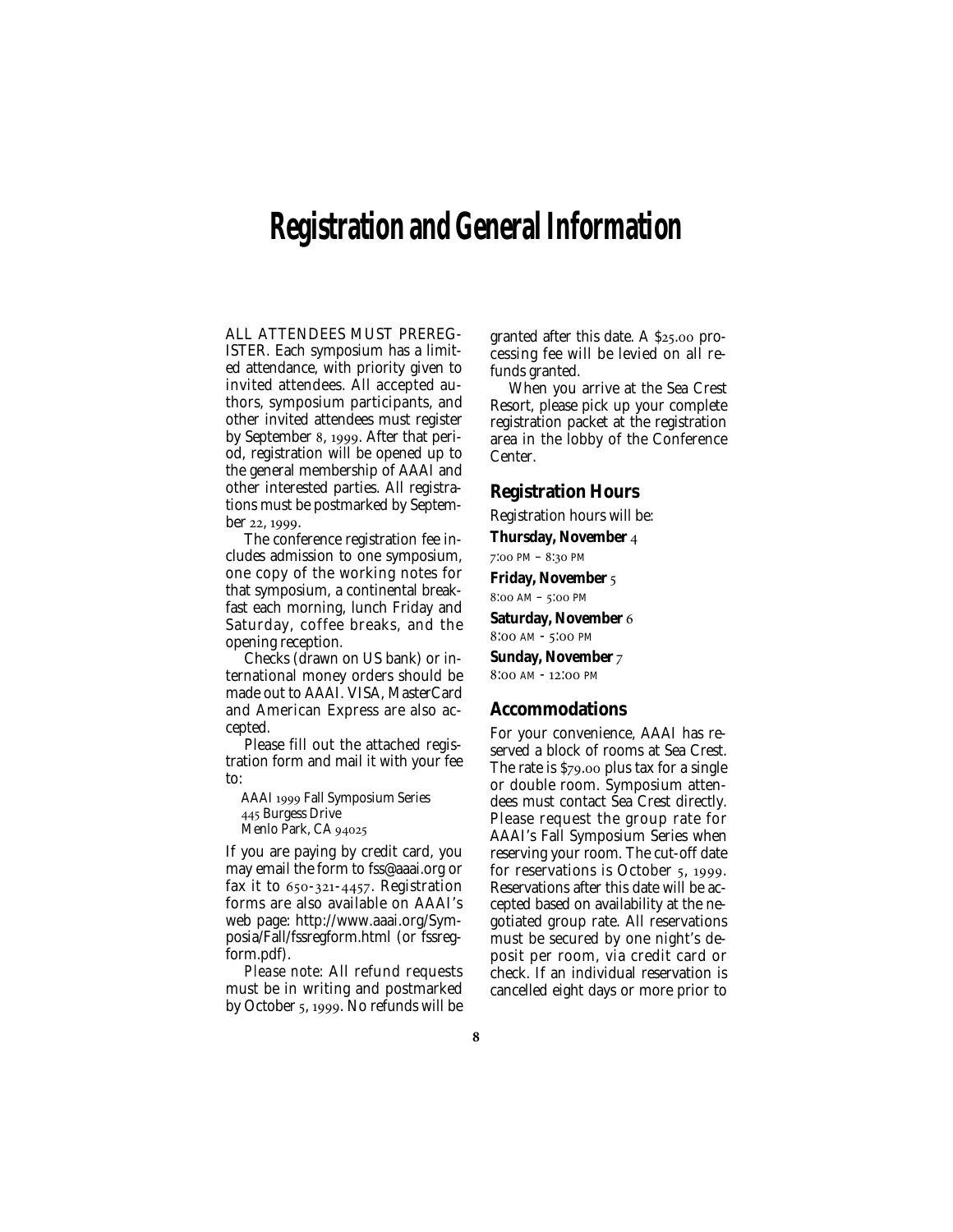arrival, the deposit is refunded, less a \$10.00 service charge. If an individual reservation is cancelled seven days or less prior to arrival, or does not arrive on the specified dates, the reservation is cancelled for all nights, and the deposit will be forfeited.

#### **Sea Crest Oceanfront Resort & Conference Center**

Old Silver Beach on Cape Cod 350 Quaker Road North Falmouth, MA 02556-2943 *Group Reservations: 800-225-3110 Or* 508-540-9400 *Fax:* 508-540-7602

# **Air Transportation and Car Rental**

Get there for less when you call our official travel agency, Conventions in America (CIA) at  $1-800-929-4242$  and ask for Group  $#428$ . You will receive %-% off the lowest applicable fares on American Airlines, or the lowest available fare on any other carrier. Take an additional  $5\%$  off if you purchase at least 60 days prior to departure. Travel between November - 10, 1999. All customers of CIA also receive free flight insurance of \$100, . Avis Rent A Car is offering special low conference rates with unlimited free mileage. Reservation hours: M-F 6:30 AM-5:00 PM PDT. Outside US and Canada, call  $619-232-4298$  or fax 619-232-6497. Website: www.scitravel.com (use  $#428$ ). E-mail: flycia@scitravel.com. If you call direct, refer to these codes:

- *American:* 1-800-433-1790, Index #
- $\blacksquare$  *Avis:* 1-800-331-1600, AWD #J948900

### **Parking**

Parking is available at the Sea Crest Resort at no charge for the duration of your stay.

# **Arrival by Air**

The Sea Crest Resort is approximately one hour and fifty minutes by car from T. F. Green Airport in Warwick, Rhode Island and approximately one hour and forty minutes from Logan International Airport in Boston, MA. There are frequent connecting flights to Hyannis from Boston, Newark, and New York City.

## **Ground Transportation**

This information is the best available at time of printing. Fares and routes change frequently. Please check by telephoning the appropriate numbers below for the most up-to-date information.

### **Transportation from Airport**

Sea Crest Resort recommends Bonanza Bus, which provides regular transportation between Falmouth and Logan Airport in Boston, MA. The fare is  $\$$ 19 one way and  $\$$ 33.95 round trip. No reservations are necessary. Bonanza Bus stops at all Logan airport terminals, making eight round trips daily. Contact Bonanza Bus at 508-548-7588. Sea Crest Resort does not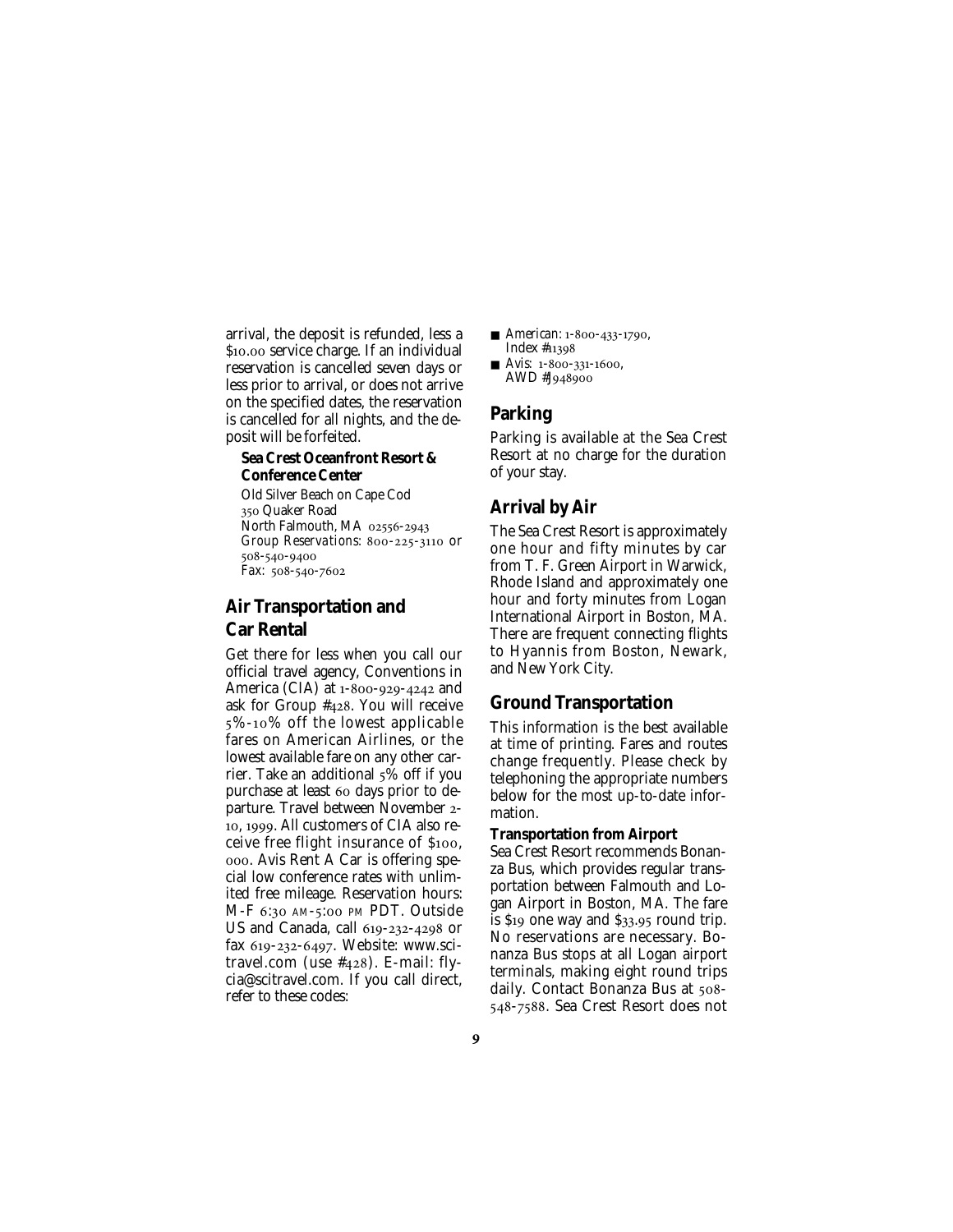recommend taking public transportation from Rhode Island due to multiple stops and transfers.

#### **Taxi**

Taxi's are readily available in Falmouth for transportation to Sea Crest Resort. The approximate fare is \$14.00 one way.

#### **Arrival by Car**

*From Metropolitan Boston area:* Southeast Expressway to Route 3, take first exit on rotary at Sagamore Bridge to Route 6 West, take first exit at Bourne Bridge rotary to Route (Falmouth and the Islands), to Bourne Bridge over Cape Cod Canal.

*From Points North and West of Boston:* Take Interstate 495 South, Route 25 South to Bourne Bridge over Cape Cod Canal.

*From Providence and New York:* Take Interstate 95 to Providence, Interstate 195 East from Providence to Route 25 South to Bourne Bridge over Cape Cod Canal.

*From Bourne Bridge and Cape Cod Canal: Take Route 28 (Falmouth and* the Islands) to Route  $151$  exit. left at bottom of exit ramp, left at traffic signals (Route 28A South) one mile to rotary, take first exit than  $_1$  mile to Sea Crest.

### **Disclaimer**

In offering the Sea Crest Resort and Conference Center, American Airlines, Avis Rent A Car (hereinafter referred to as "Supplier") and all other service providers for the AAAI Fall Symposium Series, the American Association for Artificial Intelligence acts only in the capacity of agent for the Supplier which is the provider of hotel rooms and transportation. Because the American Association for Artificial Intelligence has no control over the personnel, equipment or operations of providers of accommodations or other services included as part of the Symposium program, AAAI assumes no responsibility for and will not be liable for any personal delay, inconveniences or other damage suffered by symposium participants which may arise by reason of  $(i)$  any wrongful or negligent acts or omissions on the part of any Supplier or its employees,  $(z)$  any defect in or failure of any vehicle, equipment or instrumentality owned, operated or otherwise used by any Supplier, or  $(3)$ any wrongful or negligent acts or omissions on the part of any other party not under the control, direct or otherwise, of AAAI.